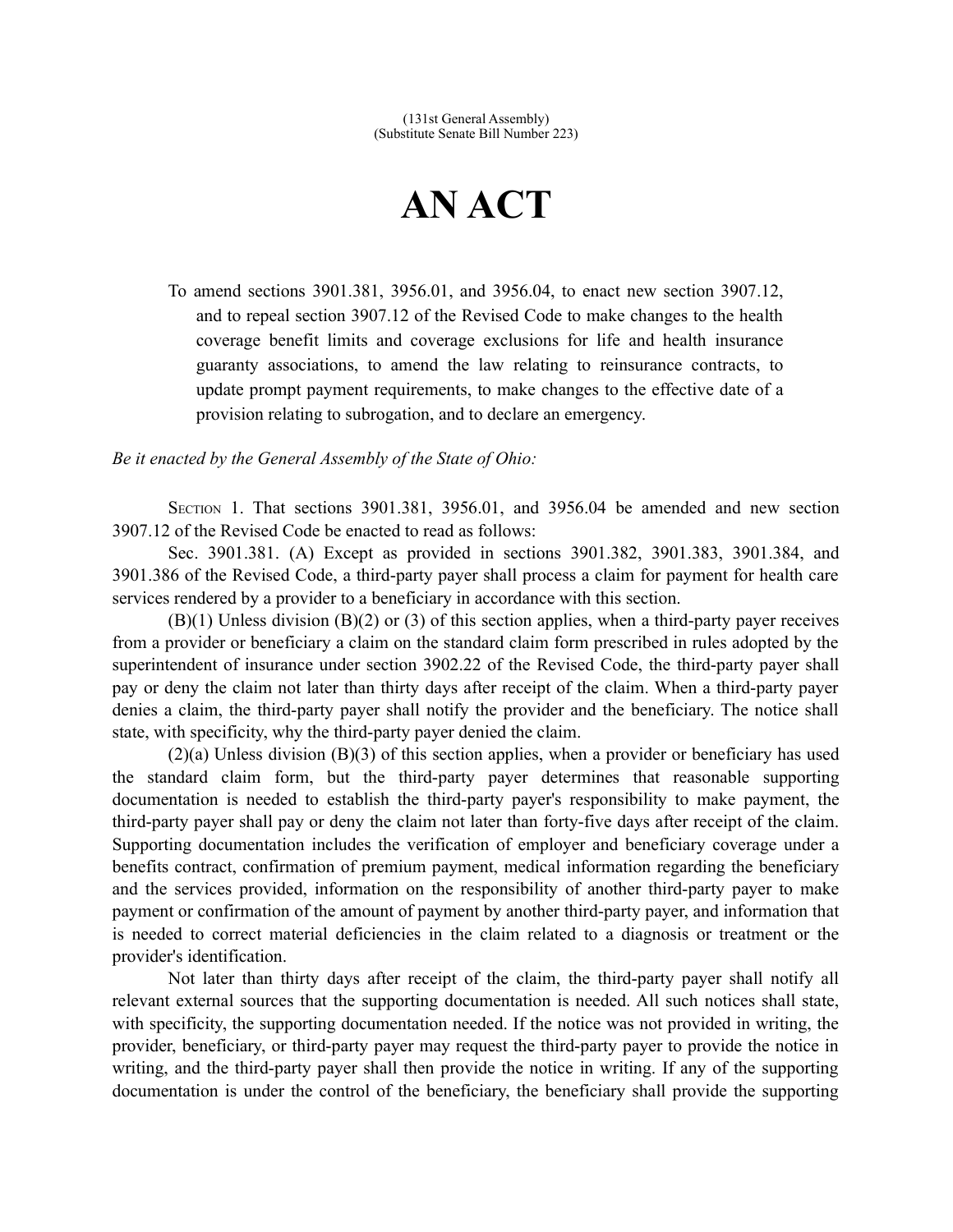documentation to the third-party payer.

The number of days that elapse between the third-party payer's last request for supporting documentation within the thirty-day period and the third-party payer's receipt of all of the supporting documentation that was requested shall not be counted for purposes of determining the third-party payer's compliance with the time period of not more than forty-five days for payment or denial of a claim. Except as provided in division  $(B)(2)(b)$  of this section, if the third-party payer requests additional supporting documentation after receiving the initially requested documentation, the number of days that elapse between making the request and receiving the additional supporting documentation shall be counted for purposes of determining the third-party payer's compliance with the time period of not more than forty-five days.

(b) If a third-party payer determines, after receiving initially requested documentation, that it needs additional supporting documentation pertaining to a beneficiary's preexisting condition, which condition was unknown to the third-party payer and about which it was reasonable for the third-party payer to have no knowledge at the time of its initial request for documentation, and the third-party payer subsequently requests this additional supporting documentation, the number of days that elapse between making the request and receiving the additional supporting documentation shall not be counted for purposes of determining the third-party payer's compliance with the time period of not more than forty-five days.

(c) When a third-party payer denies a claim, the third-party payer shall notify the provider and the beneficiary. The notice shall state, with specificity, why the third-party payer denied the claim.

(d) If a third-party payer determines that supporting documentation related to medical information is routinely necessary to process a claim for payment of a particular health care service, the third-party payer shall establish a description of the supporting documentation that is routinely necessary and make the description available to providers in a readily accessible format.

Third-party payers and providers shall, in connection with a claim, use the most current CPT code in effect, as published by the American medical association, the most current ICD-910 code in effect, as published by the United States department of health and human services, the most current CDT code in effect, as published by the American dental association, or the most current HCPCS code in effect, as published by the United States health care financing administration.

(3) When a provider or beneficiary submits a claim by using the standard claim form prescribed in the superintendent's rules, but the information provided in the claim is materially deficient, the third-party payer shall notify the provider or beneficiary not later than fifteen days after receipt of the claim. The notice shall state, with specificity, the information needed to correct all material deficiencies. Once the material deficiencies are corrected, the third-party payer shall proceed in accordance with division  $(B)(1)$  or  $(2)$  of this section.

It is not a violation of the notification time period of not more than fifteen days if a thirdparty payer fails to notify a provider or beneficiary of material deficiencies in the claim related to a diagnosis or treatment or the provider's identification. A third-party payer may request the information necessary to correct these deficiencies after the end of the notification time period. Requests for such information shall be made as requests for supporting documentation under division (B)(2) of this section, and payment or denial of the claim is subject to the time periods specified in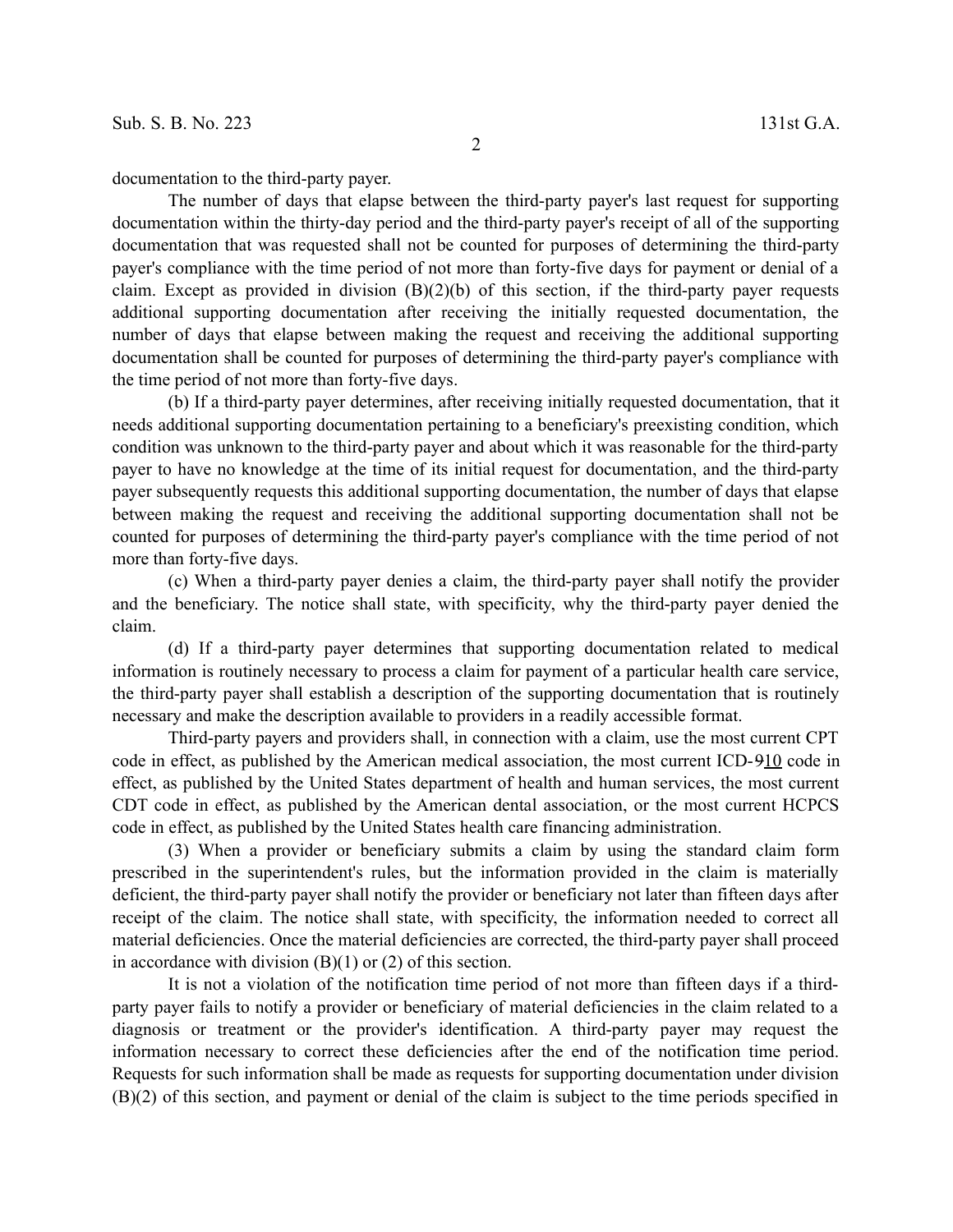that division.

(C) For purposes of this section, if a dispute exists between a provider and a third-party payer as to the day a claim form was received by the third-party payer, both of the following apply:

(1) If the provider or a person acting on behalf of the provider submits a claim directly to a third-party payer by mail and retains a record of the day the claim was mailed, there exists a rebuttable presumption that the claim was received by the third-party payer on the fifth business day after the day the claim was mailed, unless it can be proven otherwise.

(2) If the provider or a person acting on behalf of the provider submits a claim directly to a third-party payer electronically, there exists a rebuttable presumption that the claim was received by the third-party payer twenty-four hours after the claim was submitted, unless it can be proven otherwise.

(D) Nothing in this section requires a third-party payer to provide more than one notice to an employer whose premium for coverage of employees under a benefits contract has not been received by the third-party payer.

(E) Compliance with the provisions of division (B)(3) of this section shall be determined separately from compliance with the provisions of divisions (B)(1) and (2) of this section.

(F) A third party payer shall transmit electronically any payment with respect to claims that the third party payer receives electronically and pays to a contracted provider under this section and under sections 3901.383, 3901.384, and 3901.386 of the Revised Code. A provider shall not refuse to accept a payment made under this section or sections 3901.383, 3901.384, and 3901.386 of the Revised Code on the basis that the payment was transmitted electronically.

Sec. 3907.12. (A) As used in this section:

(1) "Assumption reinsurance" means the transfer of an insurance contract from a domestic life insurance company to a life insurance company authorized to do business in this state.

(2) "Individual risk" includes any policy, annuity, or contract issued pursuant to section 3907.15 of the Revised Code.

(B) Except as provided in division (C) of this section, a domestic life insurance company shall not reinsure, by agreement or modification to an existing agreement, either of the following without the prior approval of the superintendent of insurance:

(1) More than eighty per cent of an individual risk to a company authorized to transact the business of insurance in this state;

(2) Any part of an individual risk to a company that is not authorized to transact the business of insurance in this state.

(C) Division (B) of this section shall not apply to either of the following:

(1) Reinsurance agreements or modifications thereto in which either of the following applies:

(a) The reinsurance premium or the change in the domestic life insurance company's liabilities is less than five per cent of the domestic life insurance company's surplus as regards policy holders as of the thirty-first day of December next preceding.

(b) The projected reinsurance premium or projected change in the domestic life insurance company's liabilities in any of the next three years is less than five per cent of the domestic life insurance company's surplus as regards policyholders as of the thirty-first day of December next preceding.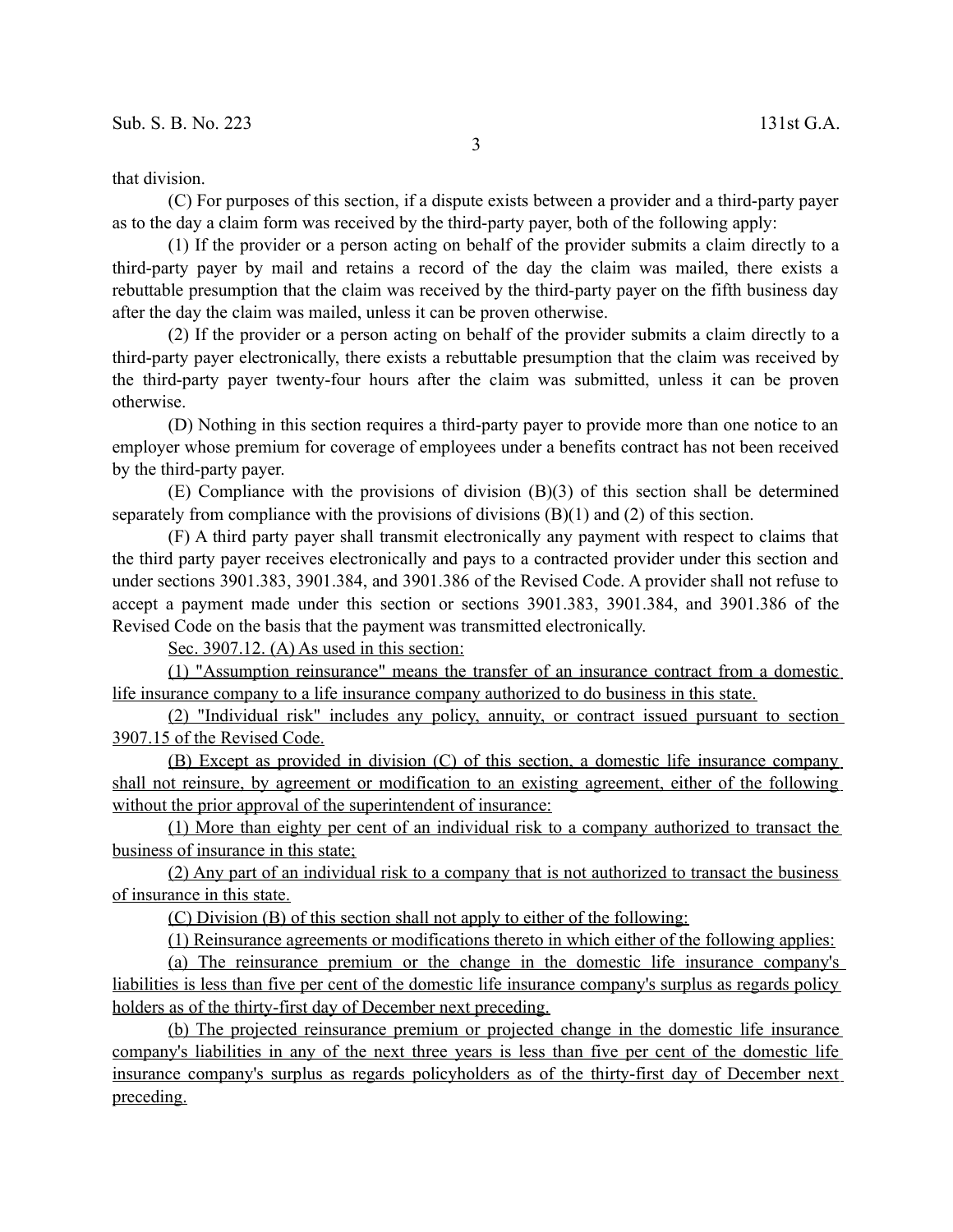(2) Reinsurance agreements, or modifications to an agreement, as the result of a facultative provision with an authorized reinsurer.

(D) Any domestic life insurance company may, with the written consent of the superintendent, enter into a contract of reinsurance by which all of the domestic life insurance company's obligations or risks, or the obligations or risks of a product line or subset thereof, for inforce policies are assumed by another life insurance company with the intent of effecting a novation, commonly referred to as assumption reinsurance.

Sec. 3956.01. As used in this chapter:

(A) "Account" means either of the two accounts created under section 3956.06 of the Revised Code.

(B) "Contractual obligation" means any obligation under a policy, contract, or certificate under a group policy or contract, or portion of the policy or contract, for which coverage is provided under section 3956.04 of the Revised Code.

(C) "Covered policy or contract" means any policy, contract, or group certificate within the scope of section 3956.04 of the Revised Code.

(D) "Impaired insurer" means a member insurer that, after November 20, 1989, is not an insolvent insurer, and to which either of the following applies:

(1) The insurer is considered by the superintendent to be potentially unable to fulfill its contractual obligations;

(2) The insurer is placed under an order of rehabilitation or conservation by a court of competent jurisdiction.

(E) "Insolvent insurer" means a member insurer that, after November 20, 1989, is placed under an order of liquidation by a court of competent jurisdiction with a finding of insolvency.

(F)(1) "Member insurer" means any insurer that holds a certificate of authority or is licensed to transact in this state any kind of insurance for which coverage is provided under section 3956.04 of the Revised Code, and includes any insurer whose certificate of authority or license in this state may have been suspended, revoked, not renewed, or voluntarily withdrawn after November 20, 1989.

(2) "Member insurer" does not include any of the following:

(a) A health insuring corporation;

(b) A fraternal benefit society;

(c) A self-insurance or joint self-insurance pool or plan of the state or any political subdivision of the state;

(d) A mutual protective association;

(e) An insurance exchange;

(f) Any person who qualifies as a "member insurer" under section 3955.01 of the Revised Code and who does not receive premiums on covered policies or contracts;

(g) Any entity similar to any of those described in divisions (F)(2)(a) to (f) of this section.

(3) "Member insurer" includes any insurer that operates any of the entities described in division (F)(2) of this section as a line of business, and not as a separate, affiliated legal entity, and otherwise qualifies as a member insurer.

(G) "Premiums" means amounts received on covered policies or contracts, less premiums, considerations, and deposits returned on the policies or contracts, and less dividends and experience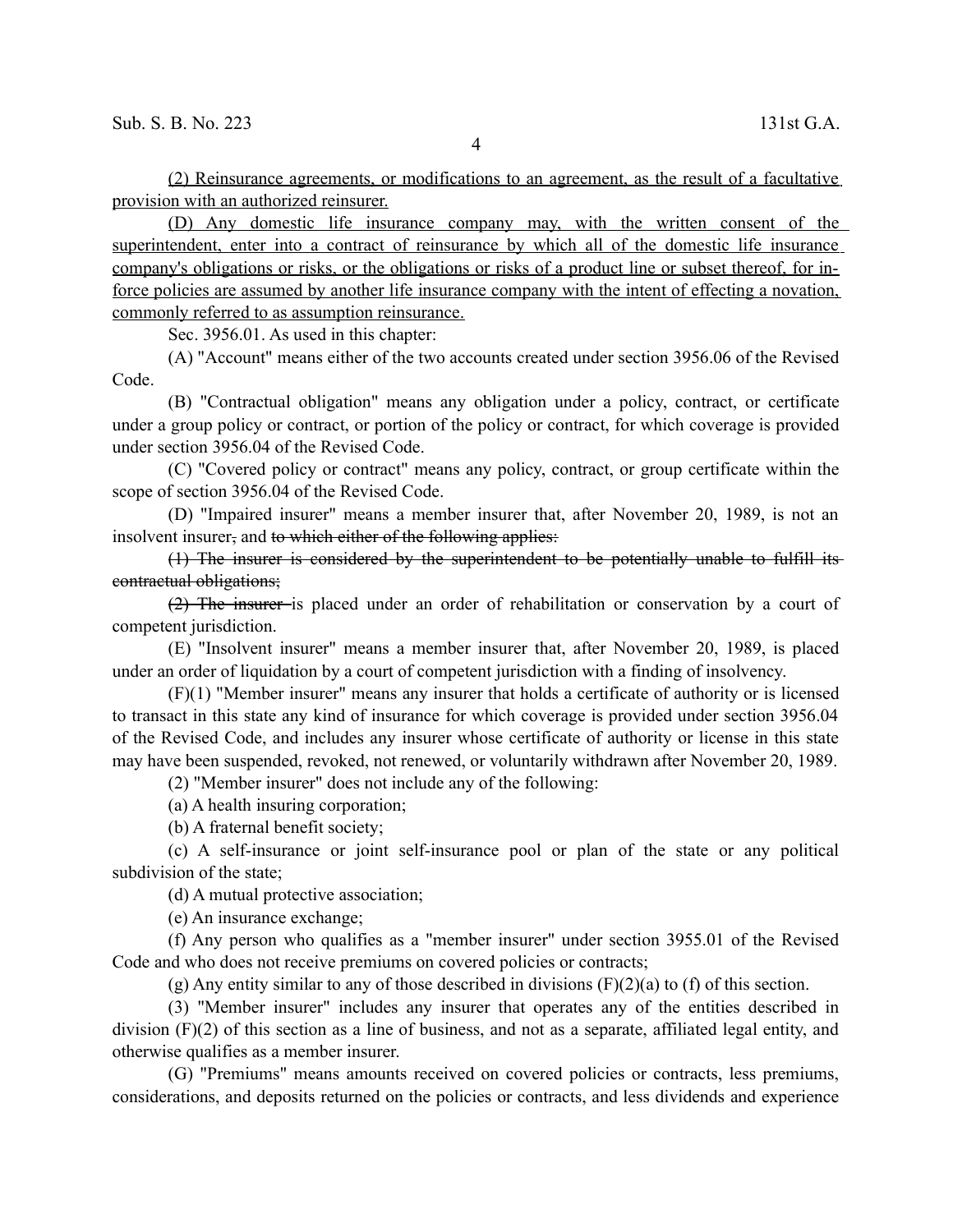credits on the policies and contracts. "Premiums" does not include either of the following:

(1) Any amounts in excess of one million dollars received on any unallocated annuity contract not issued under a governmental retirement plan established under Section 401, 403(b), or 457 of the "Internal Revenue Code of 1986," 100 Stat. 2085, 26 U.S.C.A. 1, as amended;

(2) Any amounts received for any policies or contracts or for the portions of any policies or contracts for which coverage is not provided under section 3956.04 of the Revised Code. Division (G)(2) of this section shall not be construed to require the exclusion, from assessable premiums, of premiums paid for coverages in excess of the interest limitations specified in division  $(B)(2)(c)$  of section 3956.04 of the Revised Code or of premiums paid for coverages in excess of the limitations with respect to any one individual, any one participant, or any one contract holder specified in division (C)(2) of section 3956.04 of the Revised Code.

(H) "Resident" means any person who resides in this state at the time a member insurer is determined to be an impaired or insolvent insurer and to whom a contractual obligation is owed. A person may be a resident of only one state, which, in the case of a person other than a natural person, shall be its principal place of business. Citizens of the United States who are either residents of a foreign country or residents of a United States possession, territory, or protectorate that does not have an association similar to the association created by this chapter shall be considered residents of the state of domicile of the insurer that issued the policy or contract.

(I) "Structured settlement annuity" means an annuity purchased in order to fund periodic payments for a plaintiff or other claimant in payment for or with respect to personal injury suffered by the plaintiff or other claimant.

(J) "Subaccount" means any of the three subaccounts created under division (A) of section 3956.06 of the Revised Code.

 $(H-(K))$  "Supplemental contract" means any agreement entered into for the distribution of policy or contract proceeds.

 $(K)$   $(L)$  "Unallocated annuity contract" means any annuity contract or group annuity certificate that is not issued to and owned by an individual, except to the extent of any annuity benefits guaranteed to an individual by an insurer under that contract or certificate.

Sec. 3956.04. (A) This chapter provides coverage, by the Ohio life and health insurance guaranty association, for the policies and contracts specified in division (B) of this section to all of the following persons:

(1) Persons who are the beneficiaries, assignees, or payees of the persons covered under division (A)(2) of this section, regardless of where they reside, except for nonresident certificate holders under group policies or contracts;

(2) Persons who are owners of or certificate holders under the policies or contracts other than structured settlement annuities, or, in the case of unallocated annuity contracts, the persons who are the contract holders, if either of the following applies:

(a) The persons are residents of this state;

(b) The persons are not residents of this state and all of the following conditions apply:

(i) The insurers that issued the policies or contracts are domiciled in this state;

(ii) At the time the policies or contracts were issued, the insurers did not hold a license or certificate of authority in the states in which the persons reside;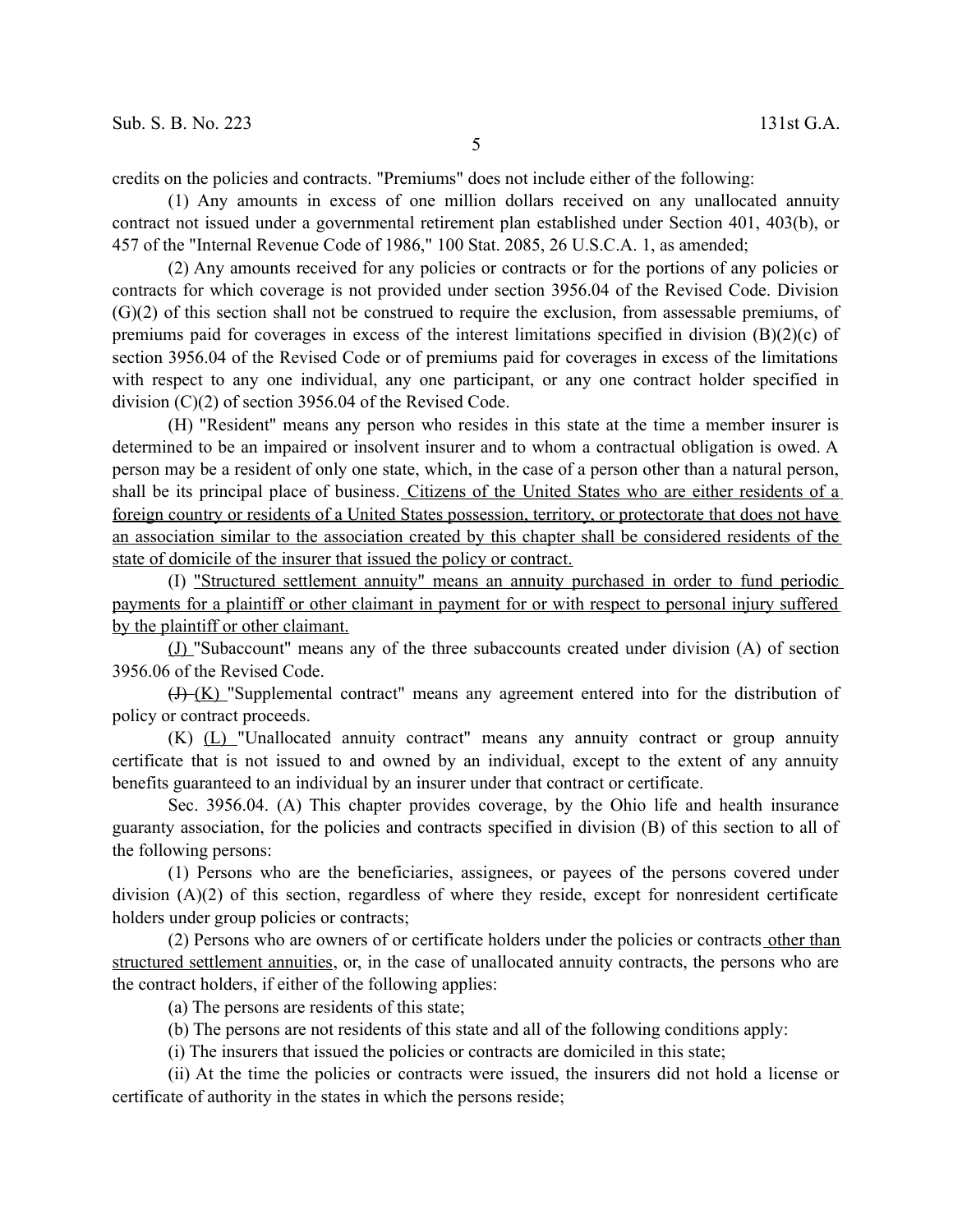(iii) The states have associations similar to the association created by section 3956.06 of the Revised Code;

(iv) The persons are not eligible for coverage by those associations.

(3) Persons who are payees, or the beneficiary of a payee if the payee is deceased, under a structured settlement annuity if the payee is a resident of this state, regardless of where the contract owner resides;

(4) Persons who are payees, or the beneficiary of a payee if the payee is deceased, under a structured settlement annuity if the payee is not a resident of this state, but both of the following are true:

(a) The contract owner of the structured settlement annuity is a resident of this state or, if the contract owner of the structured settlement annuity is not a resident of this state, the insurer that issued the structured settlement annuity is domiciled in this state and the state in which the contract owner resides has an association similar to the association created by this chapter.

(b) The payee, the beneficiary, and the contract owner are not eligible for coverage by the association of the state in which the payee or contract owner resides.

(5) Persons who are payees or beneficiaries of a contract owner resident of this state to the extent coverage is provided under division  $(A)(4)$  of this section, unless the payee or beneficiary is afforded any coverage by the association of another state.

This chapter is intended to provide coverage to a person who is a resident of this state and, in special circumstances, to a nonresident. To avoid duplicate coverage, if a person who would otherwise receive coverage under this chapter receives coverage under the laws of another state, the person shall not be provided coverage under this chapter. In determining the application of the provisions of this chapter in situations in which a person could be covered by the association of more than one state, whether as an owner, payee, beneficiary, or assignee, this chapter shall be construed in conjunction with other state laws to result in coverage by only one association.

(B)(1) This chapter provides coverage to the persons specified in division (A) of this section for direct, nongroup life, health, <u>or annuity<del>, and supplemental</del></u> policies or contracts, for certificates under direct group policies and contracts, for supplemental contracts to any of the preceding, and for unallocated annuity contracts, in each case issued by member insurers, except as otherwise limited in this chapter. Annuity contracts and certificates under group annuity contracts include, but are not limited to, guaranteed investment contracts, deposit administration contracts, unallocated funding agreements, allocated funding agreements, structured settlement-agreements, lottery contractsannuities, annuities issued to or in connection with government lotteries, and any immediate or deferred annuity contracts.

(2) This chapter does not provide coverage for any of the following:

(a) Any portion of a policy or contract not guaranteed by the insurer, or under which the risk is borne by the policy or contract holder;

(b) Any policy or contract of reinsurance, unless assumption certificates have been issued;

(c) Any portion of a policy or contract to the extent that the rate of interest on which it is based:

(i) Averaged over the period of four years prior to the date on which the association becomes obligated with respect to the policy or contract or if the policy or contract has been issued for a lesser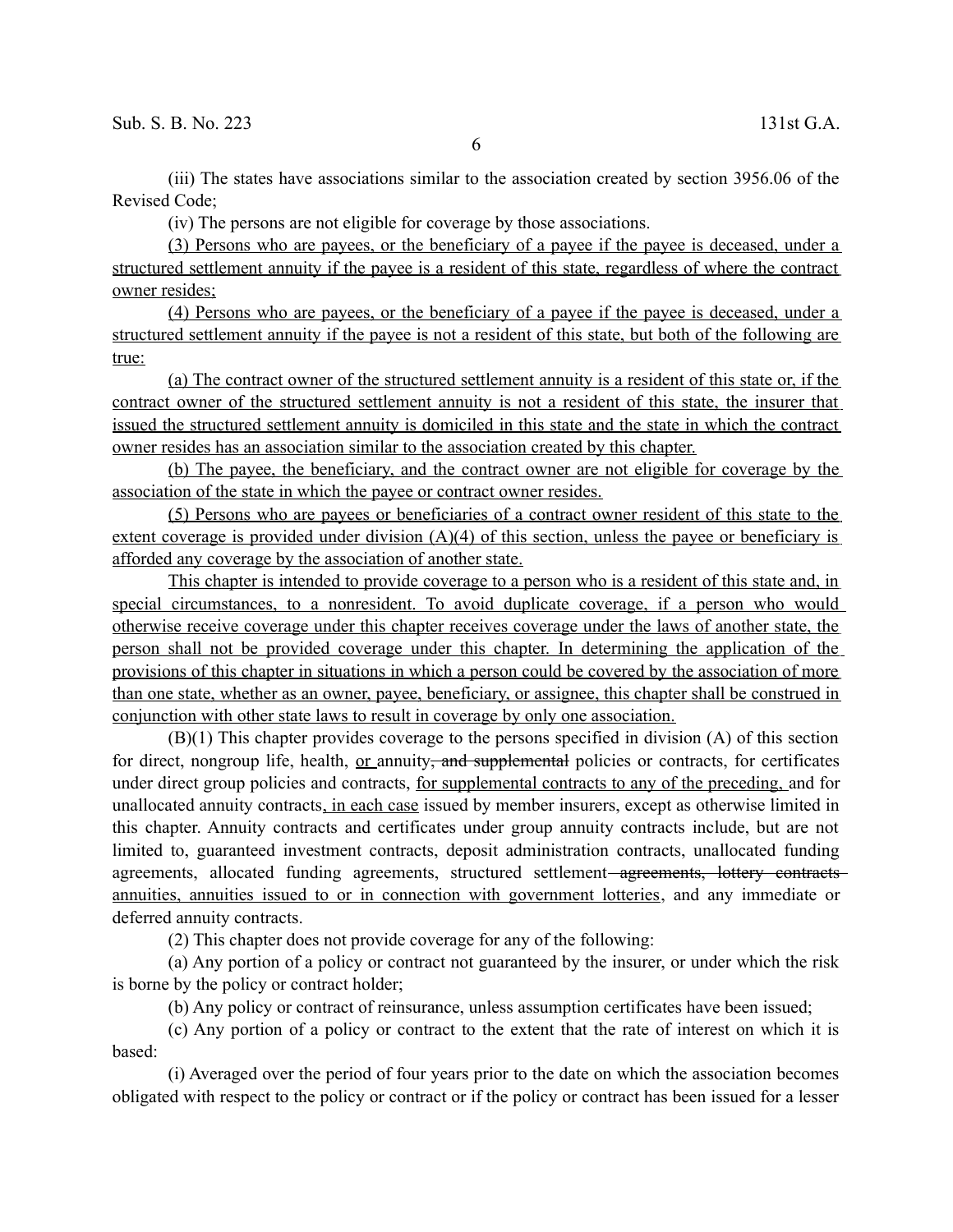period averaged over that period, exceeds the rate of interest determined by subtracting two percentage points from the monthly average-corporates as published by Moody's investors service, inc., or any successor to that service, averaged for the same period;

(ii) On and after the date on which the association becomes obligated with respect to the policy or contract, exceeds the rate of interest determined by subtracting three percentage points from the monthly average-corporates as published by Moody's investors service, inc., or any successor to that service, as most recently available.

If the monthly average-corporates is no longer published, the superintendent, by rule, shall establish a substantially similar average.

(d) Any plan or program of an employer, association, or similar entity to provide life, health, or annuity benefits to its employees or members to the extent that the plan or program is self-funded or uninsured, including but not limited to benefits payable by an employer, association, or similar entity under any of the following:

(i) A multiple employer welfare arrangement as defined in section  $514 - 3(40)$  of the "Employee Retirement Income Security Act of 1974," 88 Stat. 833, 29 U.S.C.A.  $\frac{10011002(40)}{1002(40)}$ , as amended;

(ii) A minimum premium group insurance plan;

(iii) A stop-loss group insurance plan;

(iv) An administrative services only contract.

(e) Any portion of a policy or contract to the extent that it provides dividends or experience rating credits, or provides that any fees or allowances be paid to any person, including the policy or contract holder, in connection with the service to or administration of the policy or contract;

(f) Any policy or contract issued in this state by a member insurer at a time when it was not licensed or did not have a certificate of authority to issue the policy or contract in this state;

(g) Any unallocated annuity contract issued to an employee benefit plan protected under the federal pension benefit guaranty corporation;

(h) Any portion of any unallocated annuity contract that is not issued to or in connection with a governmental lottery or a benefit plan of a specific employee, union, or association of natural persons;

(i) Any policy or contract issued to or for the benefit of a past or present director or officer within one year of the filing of the successful complaint that the insurer was impaired or insolvent;

(j) Any policy or contract issued by any entity described in division  $(F)(2)$  of section 3956.01 of the Revised Code;

(k) Any policy or contract issued by a member insurer if the member insurer is carrying on as a line of business, and not as a separate legal entity, the activities of any entity described in division (F)(2) of section 3956.01 of the Revised Code, and the policy or contract is issued as a product of those activities;

(l) Any policy or contract providing hospital, medical, prescription drug, or other health care benefits pursuant to 42 U.S.C. Chapter 7, Title XVIII, Parts C and D and any corresponding regulations.

(C) The benefits for which the association may become liable shall not exceed the lesser of either of the following: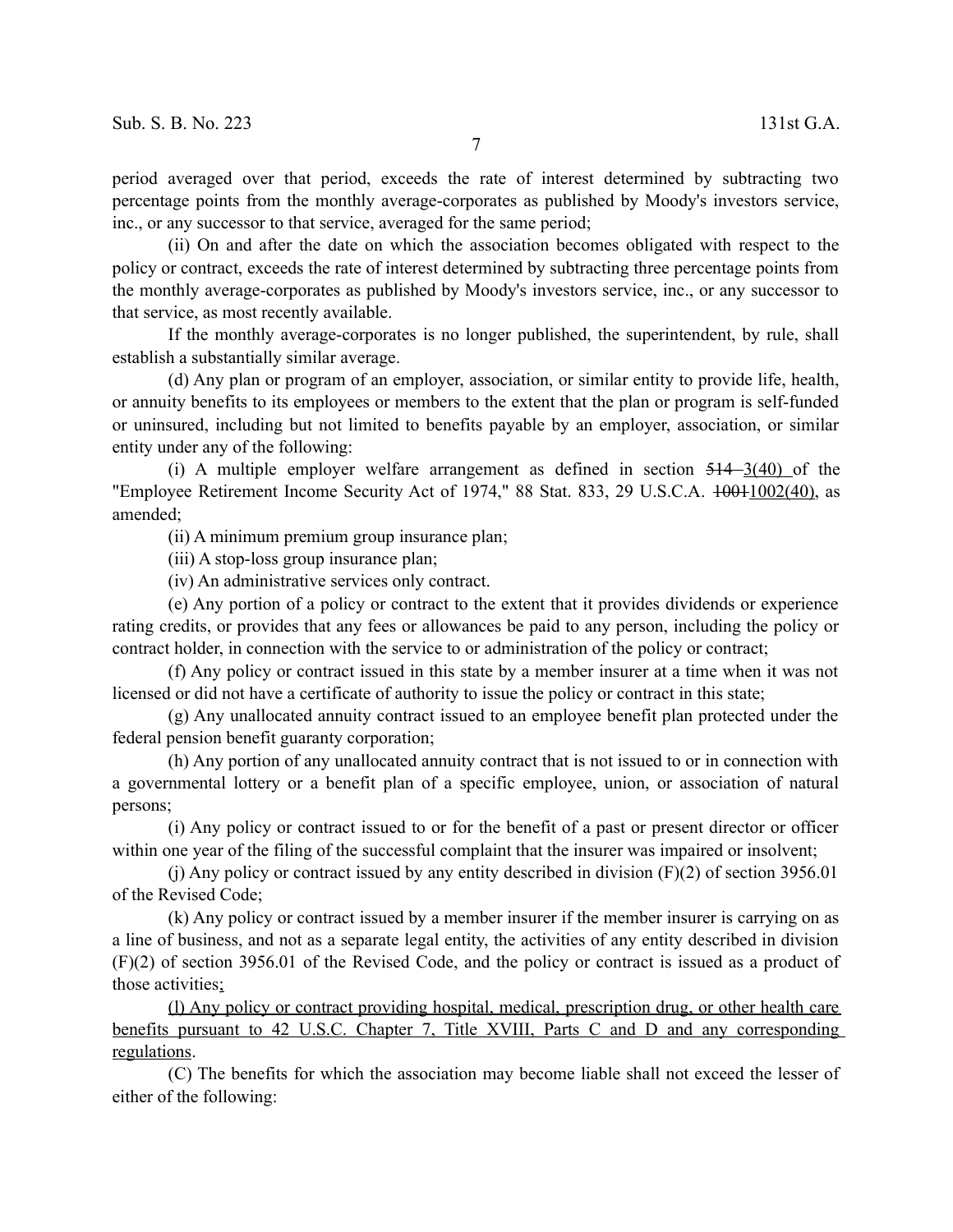(1) The contractual obligations for which the insurer is liable or would have been liable if it were not an impaired or insolvent insurer;

(2)(a) With respect to any one life, regardless of the number of policies or contracts:

(i) Three hundred thousand dollars in life insurance death benefits, but not more than one hundred thousand dollars in net cash surrender and net cash withdrawal values for life insurance;

(ii) One hundred thousand dollars in health insurance benefits other than basic hospital, medical, and surgical insurance, major medical insurance, disability insurance, or long-term care insurance, including any net cash surrender and net cash withdrawal values;

(iii) Three hundred thousand dollars in disability insurance;

(iv) Three hundred thousand dollars in long-term care insurance;

(v) Five hundred thousand dollars in basic hospital, medical, and surgical insurance or major medical insurance;

(vi) Two hundred fifty thousand dollars in the present value of annuity benefits, including net cash surrender and net cash withdrawal values.

(b) With respect to each individual participating in a governmental retirement plan established under section 401, 403(b), or 457 of the "Internal Revenue Code of 1986," 100 Stat. 2085, 26 U.S.C.A. 1, as amended, and covered by an unallocated annuity contract, or the beneficiaries of each such individual if deceased, in the aggregate, two hundred fifty thousand dollars in present value annuity benefits, including net cash surrender and net cash withdrawal values.

The association is not liable to expend more than three hundred thousand dollars in the aggregate with respect to any one individual under divisions  $(C)(2)(a)$  and  $(d)$  of this section combined, except with respect to benefits for basic hospital, medical, and surgical insurance and major medical insurance under division  $(C)(2)(a)(v)$  of this section, in which case the aggregate liability of the association shall not exceed five hundred thousand dollars with respect to any one individual.

(c) With respect to any one contract holder, covered by any unallocated annuity contract not included in division  $(C)(2)(b)$  of this section, one million dollars in benefits, irrespective of the number of those contracts held by that contract holder.

(d) With respect to each payee of a structured settlement annuity, or the beneficiary or beneficiaries of the payee if the payee is deceased, two hundred fifty thousand dollars in present value of annuity benefits, in the aggregate, including net cash surrender and net cash withdrawal values, if any.

(D) The liability of the association is limited strictly by the express terms of the policies or contracts and by this chapter, and is not affected by the contents of any brochures, illustrations, advertisements in the print or electronic media, or other advertising material used in connection with the sale of the policies or contracts, or by oral statements made by agents or other sales representatives in connection with the sale of the policies or contracts. The association is not liable for extra-contractual damages, punitive damages, attorney's fees, or interest other than as provided for by the terms of the policies or contracts as limited by this chapter, that might be awarded by any court or governmental agency in connection with the policies or contracts.

(E) The protection provided by this chapter does not apply where any guaranty protection is provided to residents of this state by the laws of the domiciliary state or jurisdiction of the impaired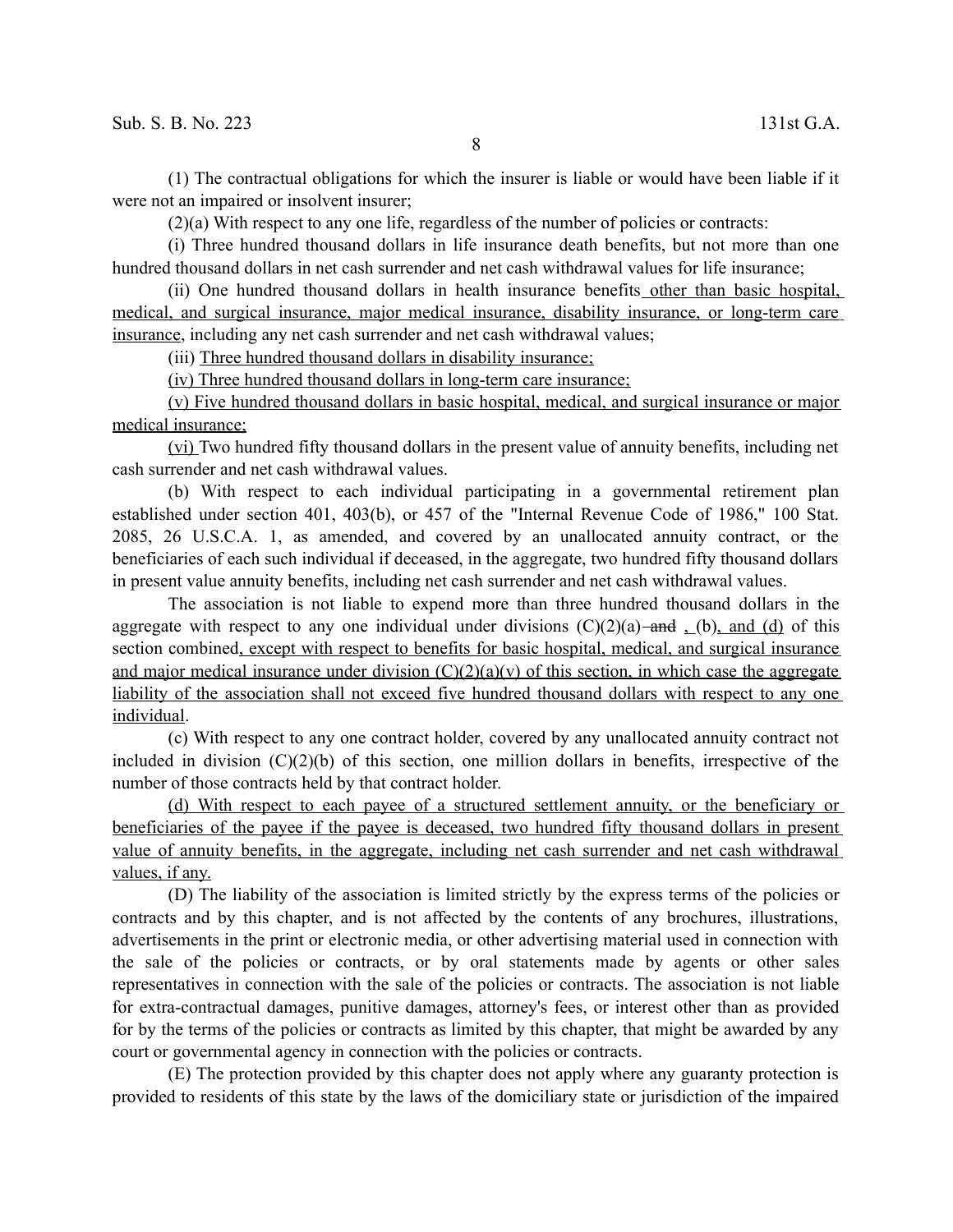or insolvent insurer other than this state.

SECTION 2. That existing sections 3901.381, 3956.01, and 3956.04 and section 3907.12 of the Revised Code are hereby repealed.

SECTION 3. Section 2323.44 of the Revised Code shall not apply to multiple employer welfare arrangements, health insuring corporations, or sickness and accident insurers authorized to do business in this state under Title XVII or XXXIX of the Revised Code with respect to any policy, contract, or agreement that is delivered, issued for delivery, or renewed on or after the effective date of this section through December 31, 2016. Multiple employer welfare arrangements, health insuring corporations, or sickness and accident insurers authorized to do business in this state under Title XVII or XXXIX of the Revised Code shall be subject to section 2323.44 of the Revised Code with respect to any policy, contract, or agreement that is delivered, issued for delivery, or renewed on or after January 1, 2017.

SECTION 4. This act is hereby declared to be an emergency measure necessary for the immediate preservation of the public peace, health, and safety. The reason for such necessity is that those amendments are necessary to protect insurance consumers in this state who would be affected by pending action that may result in an insurer doing business in this state being found insolvent and ordered into liquidation. Therefore, this act shall go into immediate effect.

SECTION 5. Section 4 of this act applies only to Section 3 of this act and the amendment of sections 3956.01 and 3956.04 of the Revised Code by this act.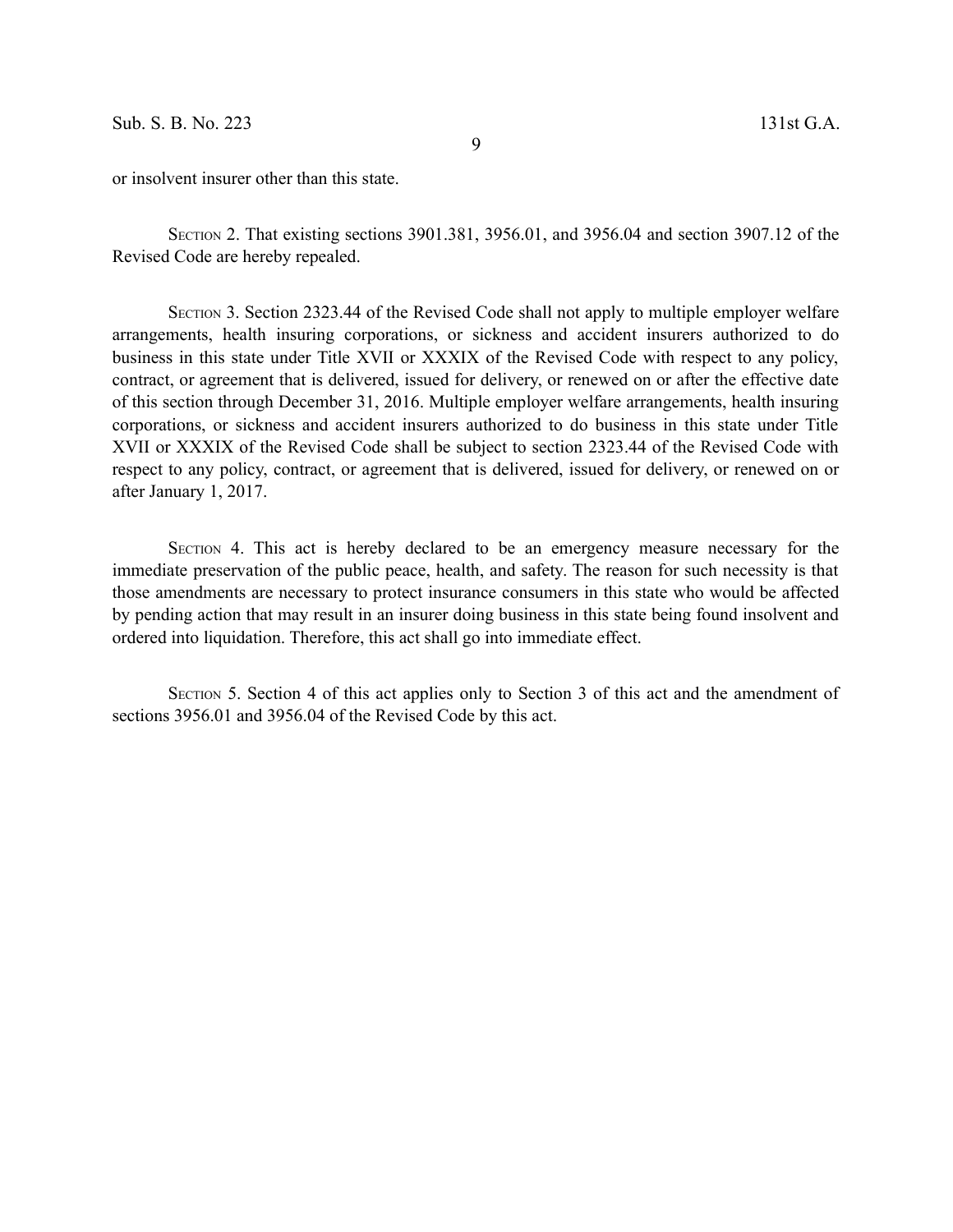*Speaker \_\_\_\_\_\_\_\_\_\_\_\_\_\_\_\_\_\_\_ of the House of Representatives.*

*President \_\_\_\_\_\_\_\_\_\_\_\_\_\_\_\_\_\_\_ of the Senate.*

Passed \_\_\_\_\_\_\_\_\_\_\_\_\_\_\_\_\_\_\_\_\_\_\_\_, 20\_\_\_\_

Approved \_\_\_\_\_\_\_\_\_\_\_\_\_\_\_\_\_\_\_\_\_\_\_\_, 20\_\_\_\_

*Governor.*